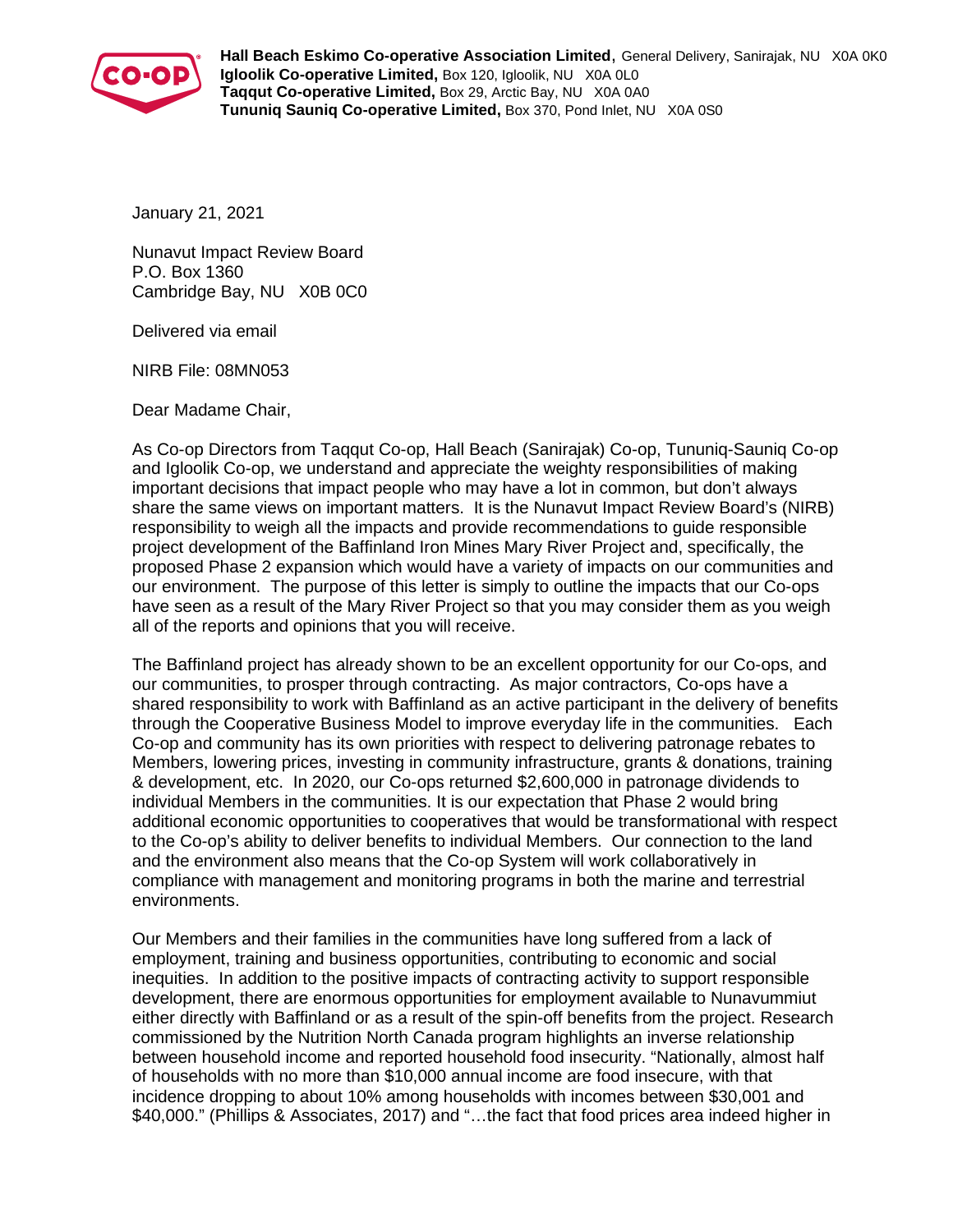the North erodes the buying power of a given household income, exacerbating the effects of poverty." (Phillips & Associates, 2017). Anecdotally, Member Co-ops note increases in disposable income in the community when seasonal or temporary construction projects are employing community residents. Because of the estimated life-of-mine for this project, the employment opportunities can be transformational and multi-generational for the communities of our region, and significant Territorially.

The Qikiqtani Inuit Association (QIA) is the legitimate representatives of the Inuit people of our Region. We have confidence that they have negotiated a fair and reasonable Inuit Impact Benefits Agreement (IIBA) and subsequent Inuit Certainty Agreement (ICA). Please consider the impacts on community Co-ops as outlined above as you work towards your final decisions on this project application.

Co-operatively yours,

\_\_\_\_\_\_\_\_\_\_\_\_\_\_\_\_\_\_\_\_\_\_\_\_\_\_\_\_\_\_\_\_\_\_ \_\_\_\_\_\_\_\_\_\_\_\_\_\_\_\_\_\_\_\_\_\_\_\_\_\_\_\_\_\_\_\_

Anne Curley **Susan Qamaniq** President President Hall Beach Eskimo Co-operative Igloolik Co-operative Limited Association Limited

Piuyuq Enoogoo **Rebecca Qulitalik** President **President** President

 $\frac{1}{2}$  ,  $\frac{1}{2}$  ,  $\frac{1}{2}$  ,  $\frac{1}{2}$  ,  $\frac{1}{2}$  ,  $\frac{1}{2}$  ,  $\frac{1}{2}$  ,  $\frac{1}{2}$  ,  $\frac{1}{2}$  ,  $\frac{1}{2}$  ,  $\frac{1}{2}$  ,  $\frac{1}{2}$  ,  $\frac{1}{2}$  ,  $\frac{1}{2}$  ,  $\frac{1}{2}$  ,  $\frac{1}{2}$  ,  $\frac{1}{2}$  ,  $\frac{1}{2}$  ,  $\frac{1$ 

Taqqut Co-operative Limited Tununiq Sauniq Co-operative Limited